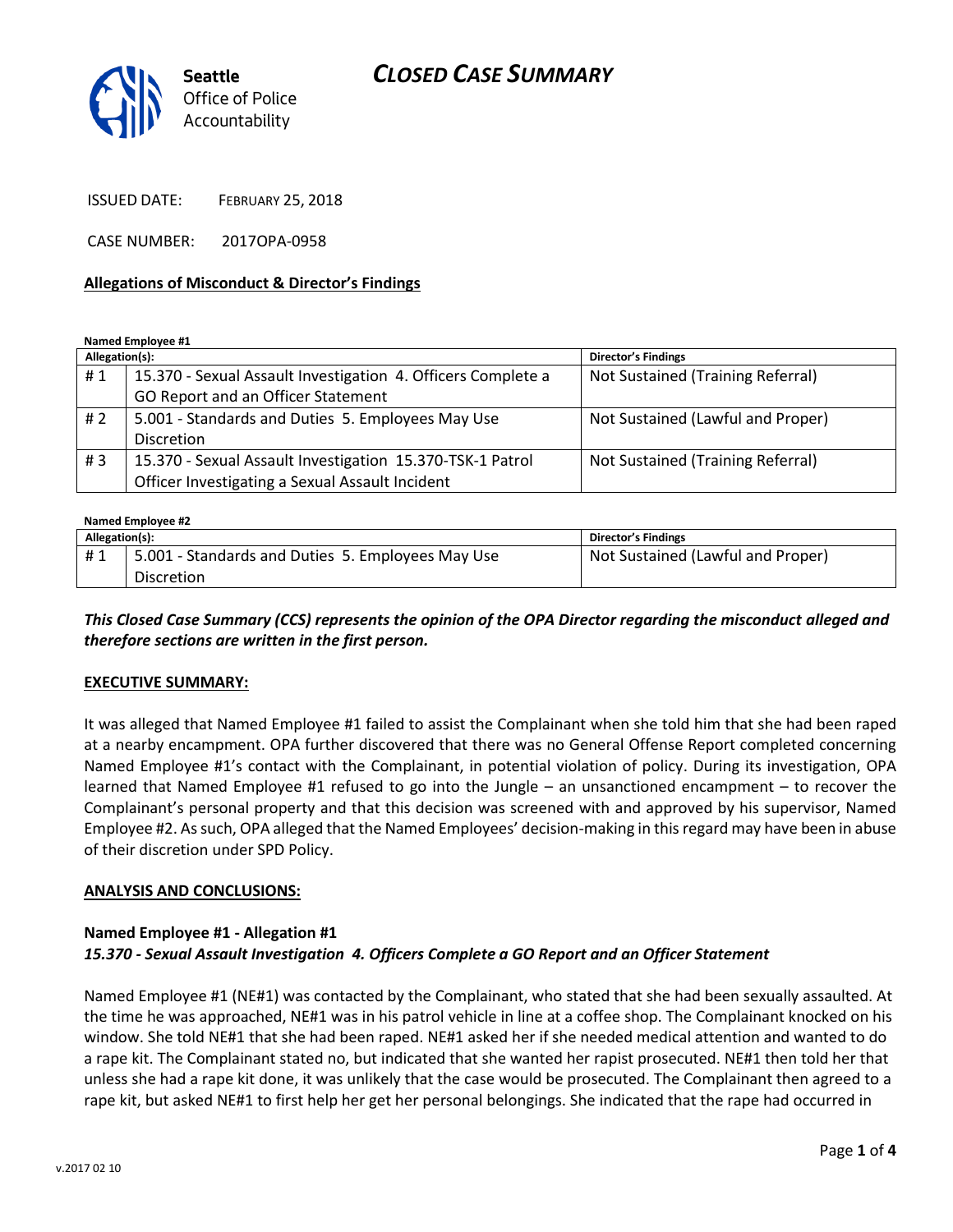

# *CLOSE CASE SUMMARY*

OPA CASE NUMBER: 2017OPA-0958

the Jungle, where she resided. She further intimated that the suspect was still in the Jungle in the vicinity of where her belongings were.

After she made this request, NE#1 called his supervisor, Named Employee #2 (NE#2) to screen this matter. NE#1 discussed the rape allegation and the request that he go with the subject into the Jungle to retrieve her belongings. At his OPA interview, NE#1 explained that he was nervous to go into the Jungle alone. He reported that normally teams of officers did so due to safety issues. NE#2 agreed with NE#1 that it was unsafe to go into the Jungle and that it was not warranted to retrieve personal belongings at that time. NE#2, like NE#1, recognized the safety risks of the Jungle and agreed with NE#1 that multiple officers were required to go into the Jungle.

NE#1 got off the phone with NE#2 and informed the Complainant that he was not going into the Jungle. NE#1 again asked the Complainant whether she wanted medical assistance and to complete a rape kit, and she said no. NE#1 asked if she wanted him to complete a report and she again said no. NE#1 asked if there was anything he could do for her and she said that she would take care of it herself and walked away. NE#1 never identified the Complainant. NE#1 did not ultimately complete a General Offense Report relating to this contact and the allegation of rape.

One day after the incident, the Complainant was arrested for stabbing an individual in the neck. She later identified this individual as her rapist. She was placed under arrest and informed a Sexual Assault Unit Detective that she had earlier reported the rape to an officer but that the officer had refused to write a report. Based on that allegation, the Detective initiated an OPA complaint. This investigation followed.

OPA identified NE#1 as being the officer who interacted with the Complainant and identified NE#2 as the supervisor who he screened this incident with. OPA interviewed both of the Named Employees in this case. OPA further attempted to interview the Complainant but were unable to do so.

SPD Policy 15.370-POL-4 requires officers to complete a General Offense Report and an officer statement when investigating a sexual assault. The policy sets forth what information need be memorialized in the General Offense Report. (SPD Policy 15.370-POL-4.) It also directs that the officer statement must be detailed. (*Id*.)

It is undisputed that NE#1 did not generate a General Offense Report as part of this incident. I presume that his rationale was that he did not do so based on the fact that he did not know the identity of the Complainant, but the record is unfortunately unclear on this point. NE#1 further stated to OPA that the Complainant indicated that she did not want him to generate a report, which may have been another reason why NE#1 did not ultimately complete the report.

I read the policy to require a General Offense Report in a sexual assault investigation and for an officer to make a detailed officer statement. NE#1 did neither. While the policy does not explicitly address scenarios in which the subject does not want a report or does not provide her identification, neither factor was, in and of itself, an impediment to NE#1 drafting the report anyway and listing the Complainant as a "jane doe" victim. That NE#2 stated at her second OPA interview that she regretted not verifying that NE#1 completed a report in this case lends credence to my interpretation. However, given that there is some ambiguity as to what was expected of NE#1 under the circumstances of this case and given that the subject walked away from NE#1 without providing her identification, I recommend that this allegation be Not Sustained – Training Referral.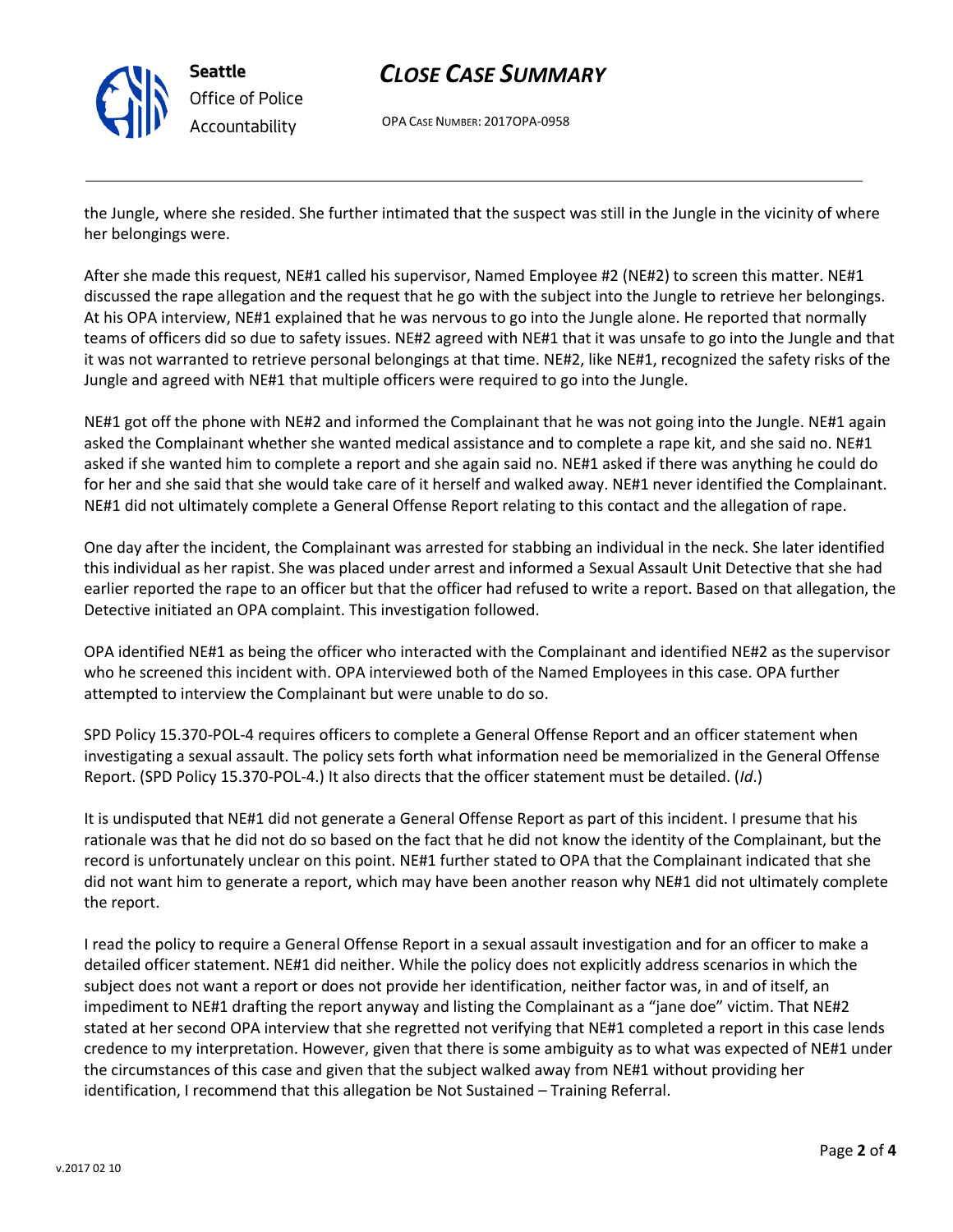

# *CLOSE CASE SUMMARY*

OPA CASE NUMBER: 2017OPA-0958

 **Training Referral**: NE#1 should receive additional training concerning the elements of this policy and, specifically, the requirement that, when investigating a sexual assault incident, he complete a General Offense Report and make a detailed officer statement. NE#1 should be instructed by his chain of command that his failure to do so in this case was inconsistent with policy and with the Department's expectations of his conduct. The Department takes sexual offense allegations incredibly seriously and NE#1 should have done everything he could have to make sure that the allegation in this case was documented. This retraining and associated counseling should be memorialized in a PAS entry.

### Recommended Finding: **Not Sustained (Training Referral)**

## **Named Employee #1 - Allegation #2** *5.001 - Standards and Duties 5. Employees May Use Discretion*

As indicated in SPD Policy 5.001-POL-5, "[e]mployees are authorized and expected to use discretion in a reasonable manner consistent with the mission of the department and duties of their office and assignment." This policy further states that "[t]he scope of discretion is proportional to the severity of the crime or public safety issue being addressed." (SPD Policy 5.001-POL-5.)

While I find that NE#1 did not act in accordance with best practices in this case, that conduct is addressed in the context of Allegations #1 and #3. This allegation was classified based on his decision to not enter the Jungle to recover the Complainant's personal property. On one hand, I sympathize with the Complainant, who was a rape victim and wanted to recover her personal property from an area from where that property could be taken if left unattended and was in a location near where the suspect was. However, I also understand NE#1's rationale for not wanting to go into the Jungle alone. That the Jungle is unsafe is well documented. Moreover, both NE#1 and NE#2 explained that officers did not go into the Jungle on their own and would only do so in teams. I further note that his ultimate decision to not enter the Jungle was endorsed by his supervisor.

Given these factors and given the safety risks presented by the Jungle, I cannot say that NE#1 abused his discretion when he declined to go inside to recover personal property. While I wish this case had resulted differently and that the officers had been able to give the subject the care she needed and deserved – particularly because a near fatal stabbing resulted the next day – I do not find that NE#1 abused his discretion in this instance. As such, I recommend that this allegation be Not Sustained – Lawful and Proper.

## Recommended Finding: **Not Sustained (Lawful and Proper)**

## **Named Employee #1 - Allegation #3** *15.370 - Sexual Assault Investigation 15.370-TSK-1 Patrol Officer Investigating a Sexual Assault Incident*

SPD Policy 15.370-TSK-1 sets forth the expectations for patrol officers who are investigating sexual assault incidents. The policy lays out 13 individual actions the officers are expected to take. (*See* SPD Policy 15.370-TSK-1.)

Notably, from my review of the record, NE#1 only took three of the 13 required actions. As with NE#1's failure to generate a General Offense Report and make an officer statement (which are two of the actions outlined in this section of the policy and are discussed above), NE#1's response to the Complainant's allegation of rape fell short of